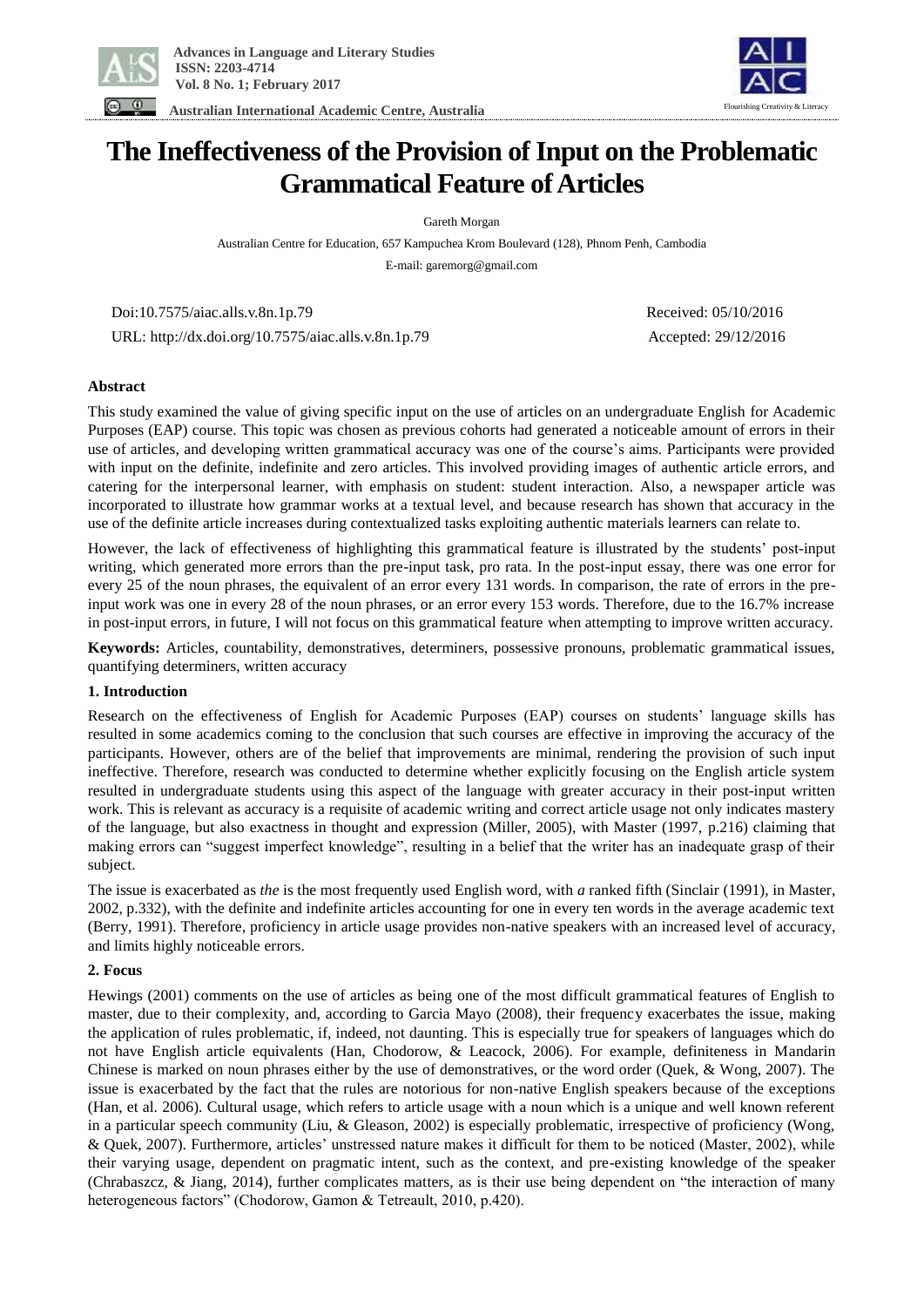#### **ALLS 8(1):79-87, 2017** 80

As a result, learners can fail to achieve proficiency in their usage, with even advanced non-native speakers making errors after all the other elements of the language have been mastered (Master, 2002), with some educators believing that the system is so difficult to acquire that rules cannot be taught (Krech & Driver, 1996). However, it could be argued that because most errors do not affect comprehension (Swan, 2005), learners focused on being comprehensible rather than accurate can lack the motivation to master this language feature. This can be the case even though publications tend to focus on this ubiquitous language issue. For example, Swan (2005) dedicates 16 pages divided into 10 sections, one of which is further divided under 19 subheadings, while Hewings (2001) has 7 sections of rules and practice activities on 14 pages.

Brown (1999) claims that the most common error is due to the omission of articles from singular countable nouns. This theory is supported by Thomas' findings on the zero article's overgeneralization, or equivalently, the failure to use any article, as being the most common source of errors for learners at all three levels of proficiency; low, mid, and high (1989). They can be so predominant that in the research conducted by Han, et al. (2006) on 668 TOEFL essays of native Chinese, Japanese, and Russian speakers, errors were made in one in eight noun phrases, while 12% of 4550 email sentences contained at least one article error (Chodorow, Gamon & Tetreault, 2010). Consequently, the aim of this research was to determine whether the provision of input on a salient grammar point, namely articles, as recommended by Ferris (2004), Master (1997) and Pica (2007), resulted in an improvement in written accuracy due to there being fewer errors made post-input, compared to the number of errors made pre-input, and comparing the data with the number of errors made by students on the same course who had not been provided with input on article usage.

### **3. The students**

A Qualifying English Test is taken by undergraduates entering The National University of Singapore (NUS) who do not possess the necessary English language qualifications upon enrolment. The test involves the production of an argumentative essay based on a journal article and/or a book extract. Having taken the examination, the students whose writing fails to achieve the necessary degree of proficiency are obliged to attend a 12-week course. Among this cohort were the 52 students participating in the study. They were from China, Malaysia, and Indonesia, as well as Singapore, and were enrolled in the Faculties of Arts and Social Sciences, Business, Computing, Engineering, and Science.

#### **4. Input**

During the 24 lessons conducted, the main aim of the English for Academic Purposes (EAP) course is to improve students' academic writing. This involves the provision of input on the researching, organizing and structuring of essays, as well as developing written grammatical accuracy. With regard to the grammar, the lecturers have the option of using grammatical rules presented on PowerPoint slides, together with text editing texts containing inserted errors, both of which focus on the following: run on sentences and comma splices, sentence fragments, connectors, nouns, parallel structures, pronouns, word forms, subject/verb agreement, modal verbs, verb forms, prepositions, and articles. Furthermore, there are related online grammar exercises, which form 10% of the course's continuous assessment mark.

However, to cater for a wider variety of learning styles, I provided alternative input. This included images of authentic article errors, an example of which is provided in Appendix A. Furthermore, the interpersonal learner was catered for with numerous activities being conducted in pairs or small groups. Peer interaction was the preferred means of input, as opposed to focusing on theory, as becoming proficient in English results from the provision of opportunities for meaningful interaction (Cives-Enriques, 2003), with learners having a greater sense of language awareness post-input, which Storch and Tapper (2009) claim is an essential aspect of language acquisition. Also, Sinha (2014) is of the opinion that communicative tasks help in the development of learners' communicative competence. Consequently, at every stage of the input, the students were encouraged to collaborate before providing plenary feedback. This included the introductory activity, because, as Brozo (2005) states, helping students discover and develop interest in a topic creates affective engagement, which enhances learning.

The use of an authentic text was incorporated in the supplementary material in order to show how language operates in "the real world" rather than in the mind of a textbook writer (Nunan, 1998, p.105), as over-reliance on the latter can result in language learning being made to be "…more, not less, difficult for learners" (p.105). This approach is supported by Richards and Reppen (2014), who are of the belief that using authentic texts raises awareness of how grammar works at a textual level, and Sinha (2014), whose research came to the conclusion that accuracy in the use of the definite article increases during contextualized tasks exploiting authentic materials, as the provision of material that learners can relate to is provided in this approach. The input is shown in Appendix B.

As previously mentioned, the cultural usage of articles tends to cause the most errors because of the rules being overly complex and numerous (Wong & Quek, 2007). This is why an extra worksheet was included, entitled "General Knowledge Quiz" (Appendix C), aiming to draw students' attention to this particular usage. An optional activity of reading a newspaper article focusing on the complexity of the issue (Abrahams, 2006) was also provided.

### **5. Data: pre-input**

At the start of the course, data was generated via a task which involved the students writing an introductory essay on themselves and/or their English language journey. This activity was completed by the 48 students present in the first lesson, which, along with their subsequent output, was posted on their blogs, due to the benefits of using this medium for the submission of work (Blackstone & Wilkinson, 2011).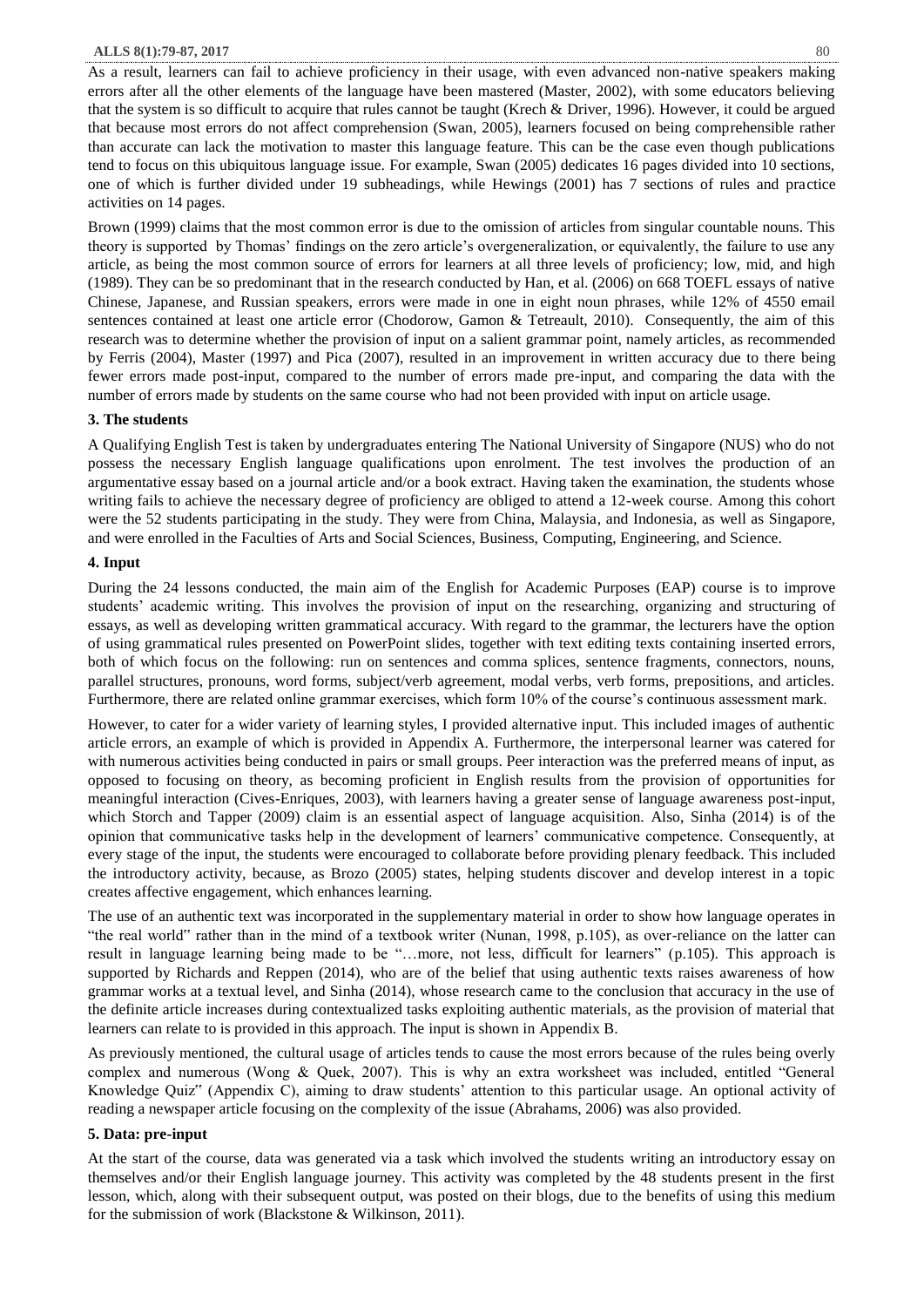#### **ALLS 8(1):79-87, 2017** 81

The objective was for the students to introduce themselves to their peers and the lecturer. A word range of between 250 to 350 words was allocated to the task, which, not being formally assessed, did not contribute to the students' continuous assessment mark. Though each essay, on average, consisted of 286 words, which totalled 13,744 words, the range was between 188 and 497. This included an estimated 2,483 noun phrases, with the figure being calculated from the analysis of 1,374 words. These generated 90 article errors, at an average of 1.9 per student, resulting in an error being made for every 28 of the noun phrases used. This is the equivalent of an error every 153 words. These are outlined in Table 1:

| <b>Omitted articles</b> | $= 71$                             | the $= 48$         | $a/n = 23$       |  |
|-------------------------|------------------------------------|--------------------|------------------|--|
| Redundant articles      | $=11$                              | the $=$ 3          | $a/n = 8$        |  |
| Incorrect articles      | $= 8$                              | a not the $=$ 3    | a not $a/n = 3$  |  |
|                         |                                    | the not this $= 1$ | the not $my = 1$ |  |
| <b>ARTICLE ERRORS</b>   | $= 90$                             |                    |                  |  |
| Number of students      | $= 48$                             |                    |                  |  |
| Noun phrases            | $= 2,483$ (18% of the text)        |                    |                  |  |
| Words                   | $= 13,744$ (Average $= 286$ words) |                    |                  |  |
| <b>Errors</b>           | $= 1.9$ per student                |                    |                  |  |
|                         | $= 1:28$ noun phrases              |                    |                  |  |
|                         | $= 1:153$ words                    |                    |                  |  |
|                         |                                    |                    |                  |  |

It can be seen that article omission is by far the most common type of error, especially of the definite article. This is partly explained by the use of the compound noun, *English language*, which accounted for 25 of the total amount, or just over 50%.

It should also be noted that with regard to the data generated in both the pre- and post-input tasks, an error was categorized as being article-based even if the correction could involve forming the plural form of a noun (as is the case with the authentic material in Appendix A), or the inclusion of a determiner other than an article.

## **6. Data: post-input**

The post-input analysis focused on a problem-solution essay of 800 words on the topic of globalisation, which formed 25% of the students" continuous assessment grade. The process writing approach was implemented for this task, because, as Brown (2001) states, it values learners' intrinsic motives, which, in turn, improves language skills. Article use was assessed in the first draft of 46 essays, which totalled 23,517 words, containing 4,426 noun phrases, with this figure calculated from the analysis of 2,351 words. It can be seen from Table 2 that errors were generated at the rate of approximately 4 per student, which calculates as one article error for every 25 of the noun phrases written, the equivalent of an error every 131 words.

|  |  |  | Table 2. Number of Errors Post-Input: The Essay |  |
|--|--|--|-------------------------------------------------|--|
|--|--|--|-------------------------------------------------|--|

| <b>Omitted articles</b> | $= 107$                             | the $= 65$           | $a/n = 42$ |
|-------------------------|-------------------------------------|----------------------|------------|
| Redundant article       | $= 52$                              | the $=$ 35           | $a/n = 17$ |
| Incorrect article       | $= 20$                              | a not the $= 03$     |            |
|                         |                                     | the not $a/n = 07$   |            |
|                         |                                     | the not their $= 10$ |            |
| <b>ARTICLE ERRORS</b>   | $= 179$                             |                      |            |
| Number of students      | $= 46$                              |                      |            |
| Noun phrases            | $= 4,426$ (19% of the text)         |                      |            |
| Words                   | $= 23, 517$ (Average $= 511$ words) |                      |            |
| Errors                  | $=$ 3.9 per student                 |                      |            |
|                         | $= 1:25$ noun phrases               |                      |            |
|                         | $= 1:131$ words                     |                      |            |
|                         |                                     |                      |            |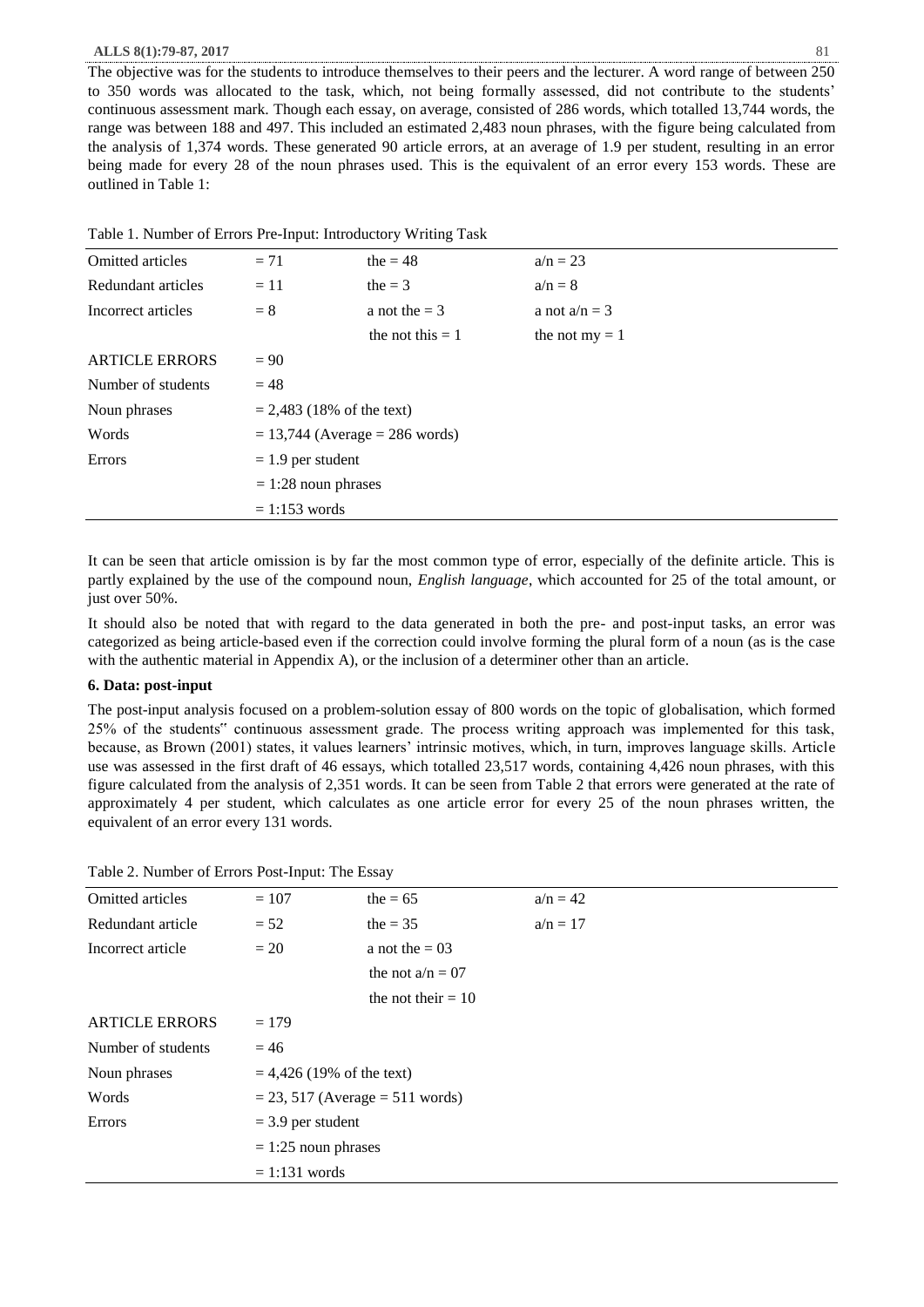#### **7. Post-course perceptions**

37 students completed the post-course questionnaire (Appendix D), with the results showing that 73% were of the belief that that there was a correct amount of grammatical input provided, while 22% thought there was not enough. Nobody was of the opinion there was too much of a grammatical focus, as the remaining 5% did not respond to the question. Regarding perceived grammatical improvements made, the results were positive, with 62% of the respondents believing they had improved "quite a lot", with the remaining 38% of the opinion that they had benefitted "to a certain extent". Improving "a lot", "not particularly" and "not at all" all had a response rate of 0%.

Many of the students were realistic with regard to their language development, with numerous comments being made which were similar to the following:

…it takes time for improvement as most of the mistakes made were habitual. …grammar can only be improved through practices [sic] and 3 months is too short to make a great improvement. …it takes a lot of efforts [sic]…

Despite articles being the only grammatical area covered apart from relative clauses and prepositions, no one specifically mentioned their article usage having improved in the qualitative data. Most comments were with regard to essay structuring, while the grammatical areas specified were *verb forms, tenses, conjunctions, sentence structuring, prepositions, subject-verb agreement* and *parallel structuring*. A full breakdown of this data is provided in Appendix E.

Regarding the students' opinion on the effectiveness of the various forms of input, it can be seen that classroom activities were the most popular with 67% of the students finding them to be either *very* or *quite* effective, with only 8% regarding them as being *not very* effective. Again, it should be noted that despite the fact that article use featured in this classification, the data generated a zero response rate. A breakdown of the data is given in Table 3, below.

| <b>INPUT</b>                     | Very | Quite | To a certain extent | Not very | Not at all |
|----------------------------------|------|-------|---------------------|----------|------------|
| <b>PowerPoints</b>               | 14   | 35    | 32                  | 19       |            |
| <b>Text Editing</b>              | 32   | 24    | 27                  | 14       |            |
| <b>Online Grammar Activities</b> | 27   | 21    | 30                  | 19       |            |
| <b>Classroom Activities</b>      | 43   | 24    | 14                  |          |            |

Table 3. Effectiveness of input (%):

# **8. Discussion**

While agreeing with Storch and Tapper's opinion that focusing on all the potential difficulties students face is not feasible, I believe that there should be a focus on problematic aspects of language because, as commented on by Chodorow, Gamon, and Tetreault, "The best way to learn is through continued exposure to many examples" (2010). Furthermore, Lindstromberg (1986), Berry (1991) and Master (1997) share this belief, making specific reference to the formal instruction of articles. However, the data generated in this instance fails to support the implementation of this approach, as shown in Table 4.

| Table 4. Article usage, pre- and post-input |  |  |  |  |
|---------------------------------------------|--|--|--|--|
|---------------------------------------------|--|--|--|--|

| <b>Task Time</b> | Noun    | Average   | Errors | Error ratio: | Error ratio: |
|------------------|---------|-----------|--------|--------------|--------------|
|                  | phrases | length    |        | noun phrases | words        |
| Introductory     |         |           |        |              |              |
| Task:            |         |           |        |              |              |
| Pre-input        | 2,483   | 286 words | 90     | 1:28         | 1:153        |
| Essay:           |         |           |        |              |              |
| Post-input       | 4,426   | 511 words | 179    | 1:25         | 1:131        |

Therefore, due to the supplementary activities on articles not having achieved their aim of improving the students' production of this problematic grammatical language feature, I will not continue focussing on this grammatical feature, in contrast to Miller (2005), who is of the belief that instructors should cover articles when teaching college level ESL students. Even though Tomlinson (1998) states that language acquisition is a gradual process and it is possible that the students did not have enough time between the input and production for learning to have taken place, I believe that this conclusion is justified by the dearth of comments in the qualitative data.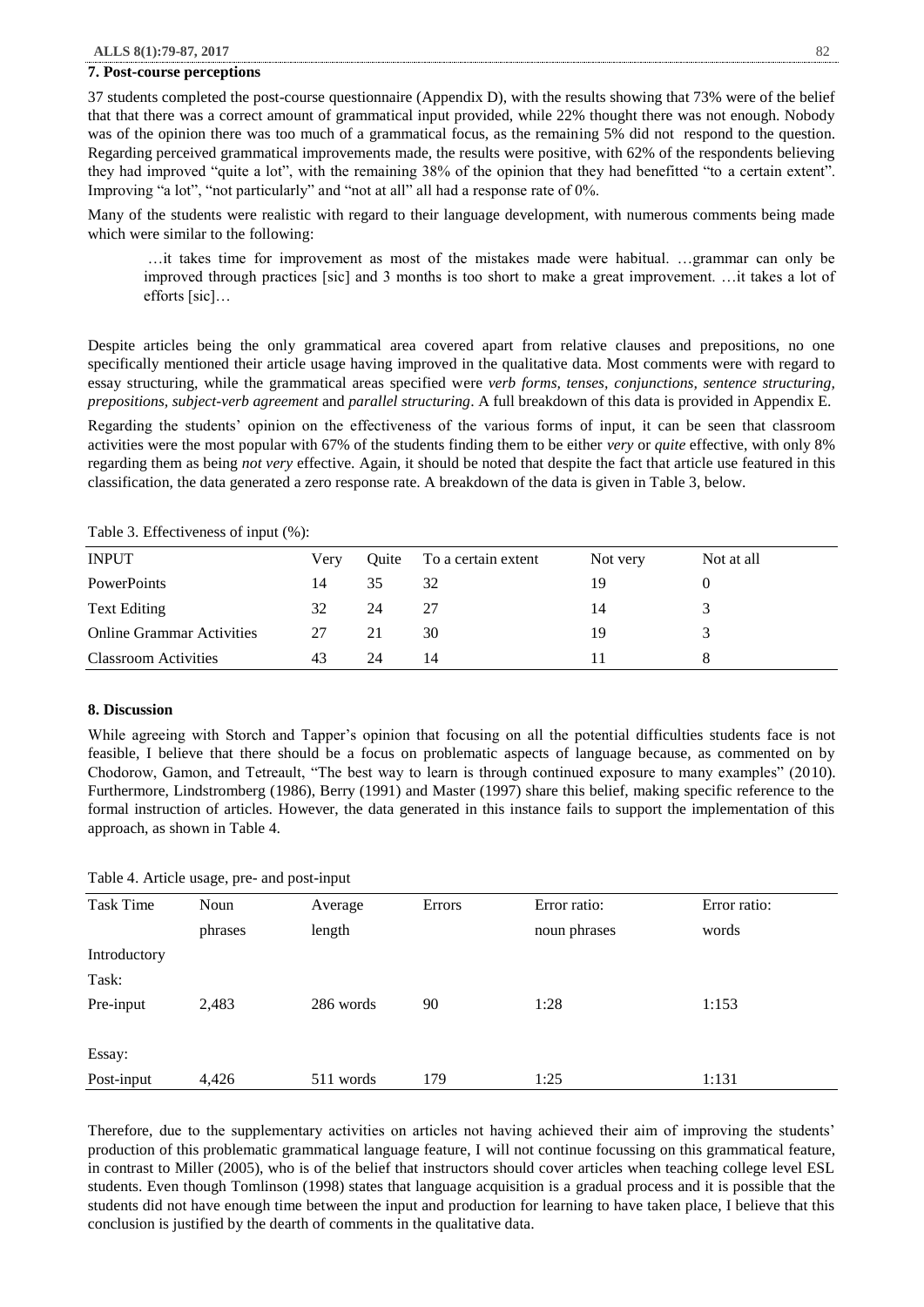#### **ALLS 8(1):79-87, 2017** 83

Furthermore, I will not focus on determiners in general, either, despite an increase in the number of errors with regard to this language point in the second writing task. While the shorter introductory task on a familiar topic saw a mere 6 determiner errors being made, which consisted of a solitary demonstrative error and 5 possessive pronoun errors, the essay saw an increase to 31 errors, which excludes those corrected with the definite article and the indefinite article. Of these, 18 were possessive errors, and 10 were demonstrative errors, with quantifying errors accounting for the other 3. However, despite this increase, which may have arisen through a lack of focus in the input, the amount of errors was relatively small in number, totalling much less than one per student.

Also, the question remains as to whether the provision of input on determiners would be effective, as the findings of Allen and Rochecouste (1997) revealed an increase in the number of pronoun errors, post-intervention, while Berry (1991) identified an unwarranted emphasis on certain types of use.

I will begin to provide a focus on countability though, due to it being a source of numerous errors with Brown (1999) commenting on the fact that it is common to regard all noun forms as being countable, including in Singapore. Unsurprisingly, therefore, the introductory task saw a total of 58 errors being made, with 14 instances of plural noun forms being used incorrectly, and 44 cases of uncountable or singular noun forms being used, as opposed to the plural form. In the essay, there was an increase to a total of 138 errors. Of these, 44 involved the incorrect use of the plural noun form, with 94 examples of uncountable or singular nouns being used erroneously. For example, "With sufficient researches [sic] …". This involves an increase in the number of countability errors from every 237 words to every 170, an increase of 39.3%. Again, it should be noted that these figures exclude countability errors which were corrected with an article, as opposed to making the noun form plural.

As a consequence of the volume of errors, I shall begin to provide input on countable and uncountable nouns, especially as formal academic writing, in general, uses more nouns than other written forms (Biber, Conrad, & Leech, 2002), and because encountering and producing structures during grammar instruction can, indeed, have a positive effect on written output (Master, 1997), (Nassaji & Fotos, 2004), (Morgan, 2014).

## **References**

\$130,000 to repair Picasso's Dream. (2006, November 13). The Straits Times, p.15.

Abrahams, M. (2006, August 1). For definite: A definite article on the definite article. The Guardian. Retrieved from <http://www.theguardian.com/education/2006/aug/01/highereducation.research>

Allen, R., & Rochecouste, J. (1997). Intervention in the tertiary writing process. *TESOL in Context, 7*(2), 9-13.

Berry, R. (1991). Re-articulating the articles. *ELT Journal, 45*(3), 252-259.

Biber, D., Conrad, S., & Leech, G. (2002). Longman's student grammar of spoken and written English. Harlow: Pearson Education Ltd.

Blackstone, B., & Wilkinson, M. (2011). Blogging for pedagogical purposes: A transformational methodology for postsecondary education. In C. Ho & A. Leong (Eds.), *Transforming literacies and language: Innovative technologies, integrated experiences* (pp. 187-206). London: Continuum.

Brown, A. (1999). Singapore English in a nutshell. Singapore: Times Media Private Limited.

Brown, H. D. (2001). Teaching by principles: An interactive approach to language pedagogy (2nd ed.). New York: Addison Wesley Longman.

Brozo, W.G. (2005). Connecting with students who are disinterested and inexperienced. Thinking Classroom, 6(3), 42- 43.

Chodorow, M., Gamon, M., & Tetreault, J. (2010). The utility of article and preposition error correction systems for English language learners: Feedback and assessment. *Language Testing*, 27(3), 419-436.

Chrabaszcz, A., & Jiang, N. (2014). The role of the native language in the use of the English non-generic definite article by L2 learners: A cross-linguistic comparison*. Second Language Research, 30(*3), 351–379.

Cives-Enriques, R-M. (2003). Materials for adults: I am no good at languages! – Inspiring and motivating L2 adult learners of beginner's Spanish. In B. Tomlinson. (Ed.), Developing materials for language teaching (pp. 239-255). London: Continuum.

Ferris, D.R. (2004). The "Grammar Correction Debate in L2 Writing: Where are we, and where do we go from here? (and what do we do in the meantime…?). *Journal of Second Language Writing, 13*, 49-62.

García Mayo, M. del P. (2008). The acquisition of four non-generic uses of the article the by Spanish EFL learners. *System, 36*(4), 550–565.<http://doi.org/10.1016/j.system.2008.08.001>

Han, N-R., Chodorow, M., & Leacock, C. (2006). Detecting errors in English article usage by non-native speakers. *Natural Language Engineering, 12*(02), 115-129.

Hewings, M. (2001). *Advanced grammar in use: A self-study reference and practice book for advanced learners of English.* Cambridge: Cambridge University Press.

Krech, P., and Driver, K. (1996) Can articles be taught? In J. Miller, *Most of ESL students have trouble with the articles*. International Education Journal, ERC2004 Special Issue, 5(5), pp. 80-88. (2005).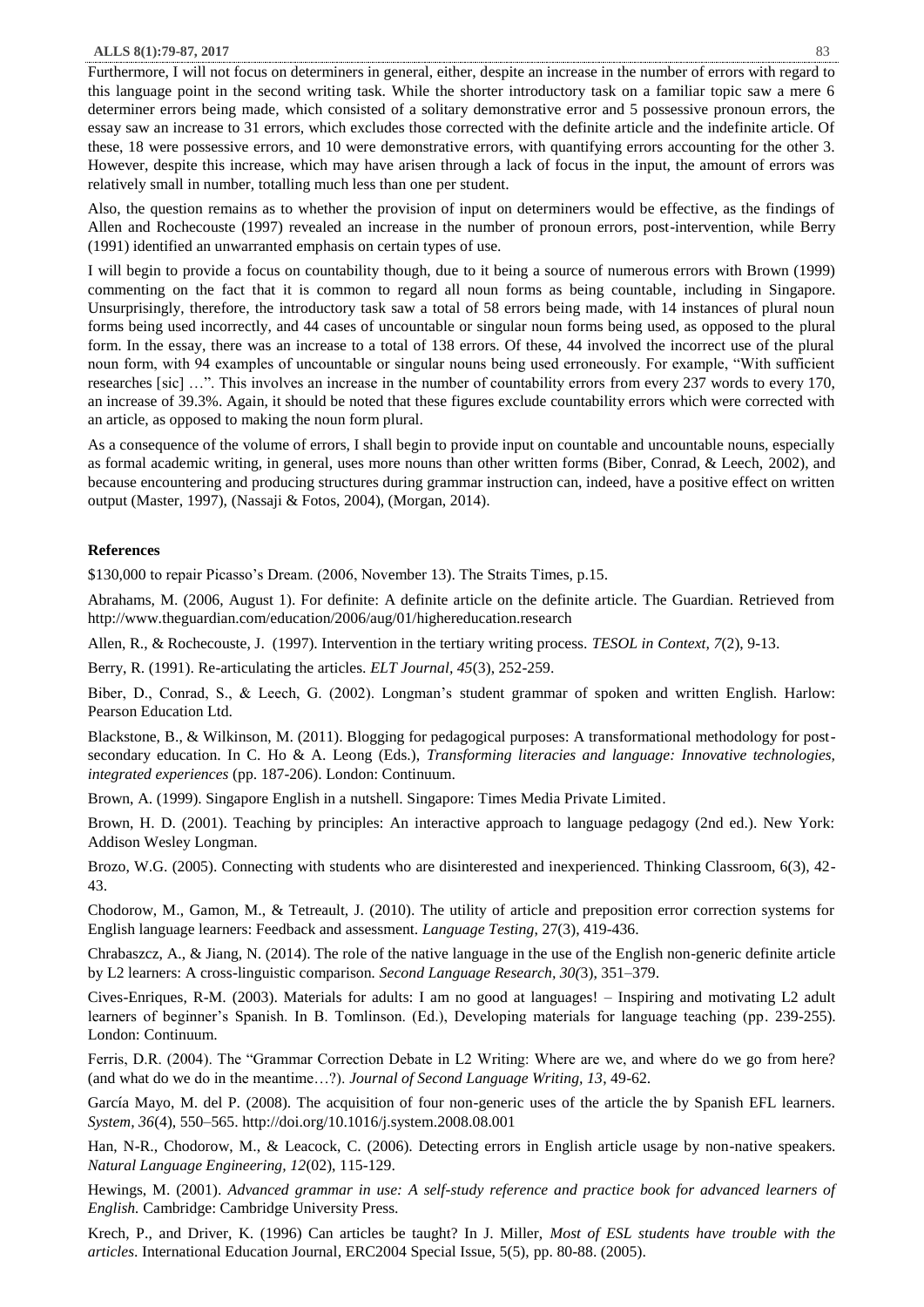Lindstromberg, S. (1986). Guidelines for teaching the English article system. *Cross Currents, 13*(1), 31-41.

Liu, D., & Gleason, J.L. (2002). Acquisition of the article the by non-native speakers of English. An analysis of four non-generic uses. *Studies in Second Language Acquisition, 24*(01), pp. 1–26.

Master, P. (1997). The English article system: Acquisition, function, and pedagogy. *System, 25*(2), pp. 215-232.

Master, P. (2002). Information structure and English article pedagogy. *System, 30*, 331–348.

Miller, J. (2005). Most of ESL students have trouble with the articles. *International Education Journal, ERC2004 Special Issue, 5*(5), pp. 80-88.

Morgan, G. (2014). The effect of overt prepositional input on students" written accuracy. *Advances in Language and Literary Studies, 5(*5), 202-212.

Nassaji, H., & Fotos, S. (2004). Current developments in research on the teaching of grammar. Annual Review of *Applied Linguistics, 24*(06), pp 126-145.

Nunan, D. (1998). Teaching grammar in context. *ELT Journal, 52(*2), 101-112.

Pica, T. (2007). Time, teachers, and tasks in focus on form instruction. In S. Fotos & H. Nassaji (Eds.), Form focused instruction in teacher education. Studies in honour of Rod Ellis (pp. 161– 176). Oxford: Oxford University Press.

Richards, J.C., & Reppen, R. (2014). Towards a pedagogy of grammar instruction. *RELC Journal, 45*(1), 5-25.

Sinclair, J. (1991). *Corpus, Concordance, Collocation*. Oxford: Oxford University Press.

Sinha, T.S. (2014). Acquisition of the non-generic uses of English definite article by the adult ESL learners. *Language in India, 14*(2), 224-245.

Storch, N., & Tapper, J. (2009). The impact of an EAP course on postgraduate writing. *Journal of English for Academic Purposes,* 8, 207–223.

Swan, M. (2005). Practical English usage. Oxford: Oxford University Press.

Thomas, M. (1989). The acquisition of English articles by first- and second-language learners. *Applied Psycholinguistics,* 10, 335-355.

Tomlinson, B. (1998). Introduction. In B. Tomlinson (Ed.), *Materials development in language teaching* (pp. 1-24). Cambridge: Cambridge University Press.

Wong, B. E., & Quek, S. T. (2007). Acquisition of the English definite article by Chinese and Malay ESL learners. *Electronic Journal of Foreign Language Teaching, 4*(2), 210-234.

## **Appendices**

#### **Appendix A: An example of authentic errors**

We closed SMS Hostel for renovation on 28 Dec 2011 to 19 June 2012. Please kindly use alternative route,

Can you find and correct the authentic errors?

#### **Appendix B: The input**

## **ART**

1. Introduction: Discuss the following with a partner

- What's your favourite type of art?
- What's your favourite work of art?
- Who's your favourite artist?
- Do you go to the Singapore Art Museum?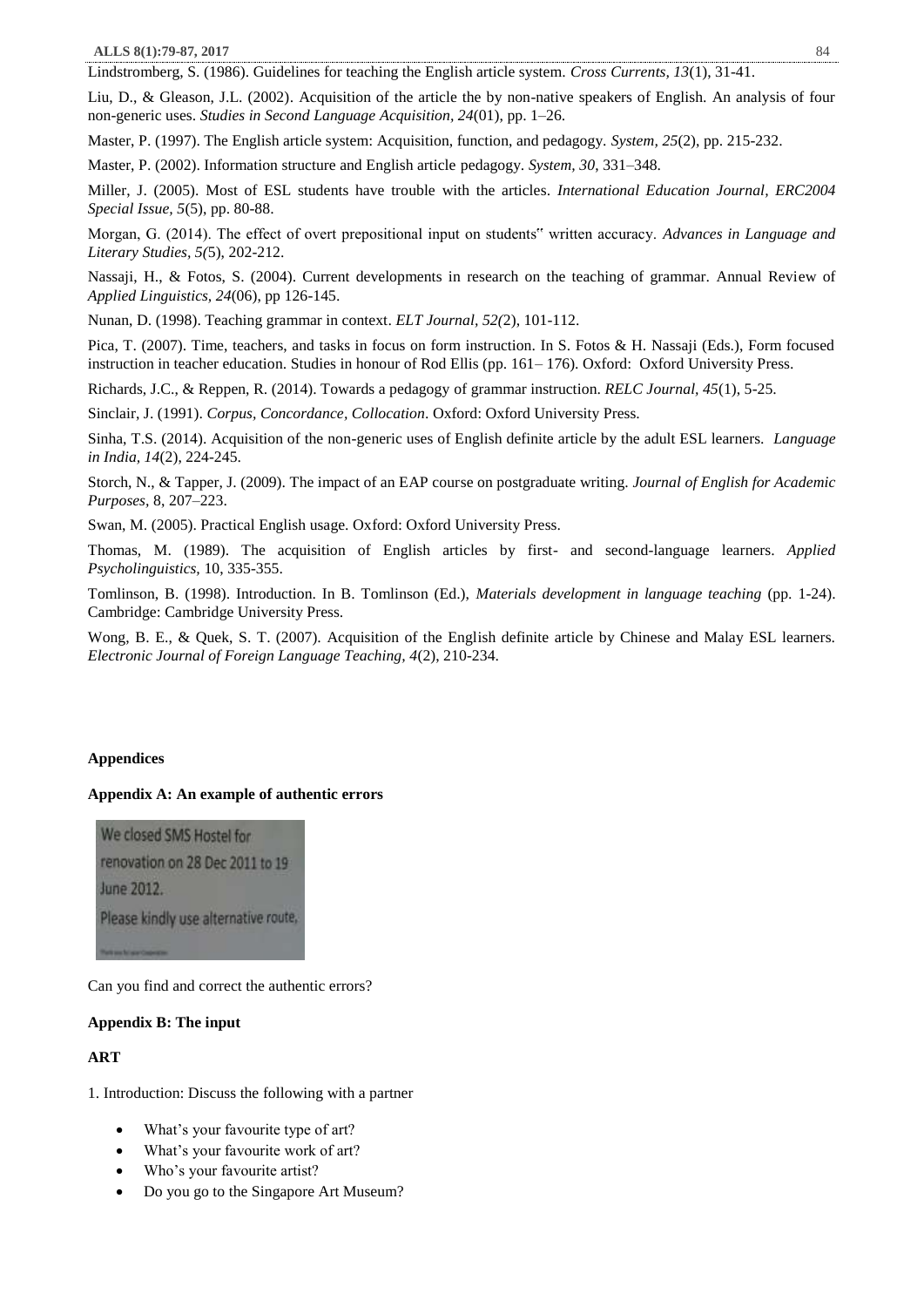2. Look at the two pictures. What do they show? What's the connection? Ask your partner.





3. Look at the headline:

## **\$130,000 to repair Picasso's Dream ("\$130,000 to repair Picasso's Dream", 2006)**

What do you think about your answers now? What do you think happened to Picasso's Dream?

*Read the article to check your answers.* 

#### \$130,000 to repair Picasso's Dream

Casino mogul 1.a(n)/the/ $\theta$  Steve Wynn, who accidentally poked 2. a(n)/the/ $\theta$  hole in 3.a(n)/the/ $\theta$ -Picasso painting last month, has called it "4.  $a(n)/the/θ$  the world's clumsiest and goofiest thing to do".

It will now cost Mr Wynn US\$85,000 (S\$130,000) to repair 5. a(n)/the/0 damage, if not his 6. a(n)/the/0 pride. Forget 7. a(n)/the/ $\theta$  money. You hate like hell to damage 8. a(n)/the/ $\theta$  painting like Le Reve" he said during 9. a(n)/the/0 telephone interview from Macau.

Mr Wynn was showing 10. a(n)/the/0 1932 work of Picasso's mistress Marie-Therese Walter to guests in his Las Vegas office when he punctured 11.  $a(n)/the/θ$  hole in 12.  $a(n)/the/θ$  painting with his elbow, leaving a thumb-sized flap in the canvas. He was glad he was responsible and not his guests, and added that no one but him said 13. a(n)/the/ $\theta$  a word during the incident. "14. A(n)/The/ $\theta$  blood drained out of their faces," Mr Wynn said. Screenwriter Nora Ephron and broadcaster Barbara Walters were among 15.  $a(n)/the/\theta$  guests.

"They did not know what to say," Mr Wynn recalled. "I just turned around and said, "Oh, my God. How could I have done this?"

Mr Wynn said the gaffe made him and his wife, Mrs Elaine Wynn, reconsider 16. a(n)/the/0 deal he made 36 hours before to sell 17. a(n)/the/ $\theta$  painting to collector Steven Cohen for US\$139 million.

Mr Wynn bought Le Reve, French for The Dream, for US\$48.4 million in 1997.

"Elaine said this is a sign from God that we ought to keep it," Mr Wynn said, "and it is  $18$ .  $a(n)/the/0$ -favourite picture of mine."

He had declined requests to talk about 19.  $a(n)/the/θ$  the mishap until now. "Talking about it too much would be bad taste."

4. Now read the article again and choose the correct article where a choice has been given, and write down the reason for your choice. Are your answers the same as your partner's? If not, try to convince him/her that your choice is the correct one.

For example, 1 is the zero article because of rule c3 below, which refers to its use with proper nouns.

# **Articles: Some of the rules**

| a) The definite article: the<br>i. When both the speaker and<br>listener know which specific<br>object is being referred to | b) The indefinite article: $a(n)$<br>i. The first mention of a<br>singular countable noun | c) The zero article: $(0)$<br><i>i</i> . General statements<br>with plural and<br>uncountable nouns |
|-----------------------------------------------------------------------------------------------------------------------------|-------------------------------------------------------------------------------------------|-----------------------------------------------------------------------------------------------------|
| ii. Before a noun when it is the<br>only one                                                                                | ii. General statements with<br>singular countable nouns                                   | ii. Some common<br>prepositional phrases                                                            |
| iii Before superlatives                                                                                                     | iii. Occupations                                                                          | iii. Proper nouns                                                                                   |
|                                                                                                                             |                                                                                           | iv. Abstract nouns                                                                                  |

There are a lot more rules. Add to the list when you come across them in your reading.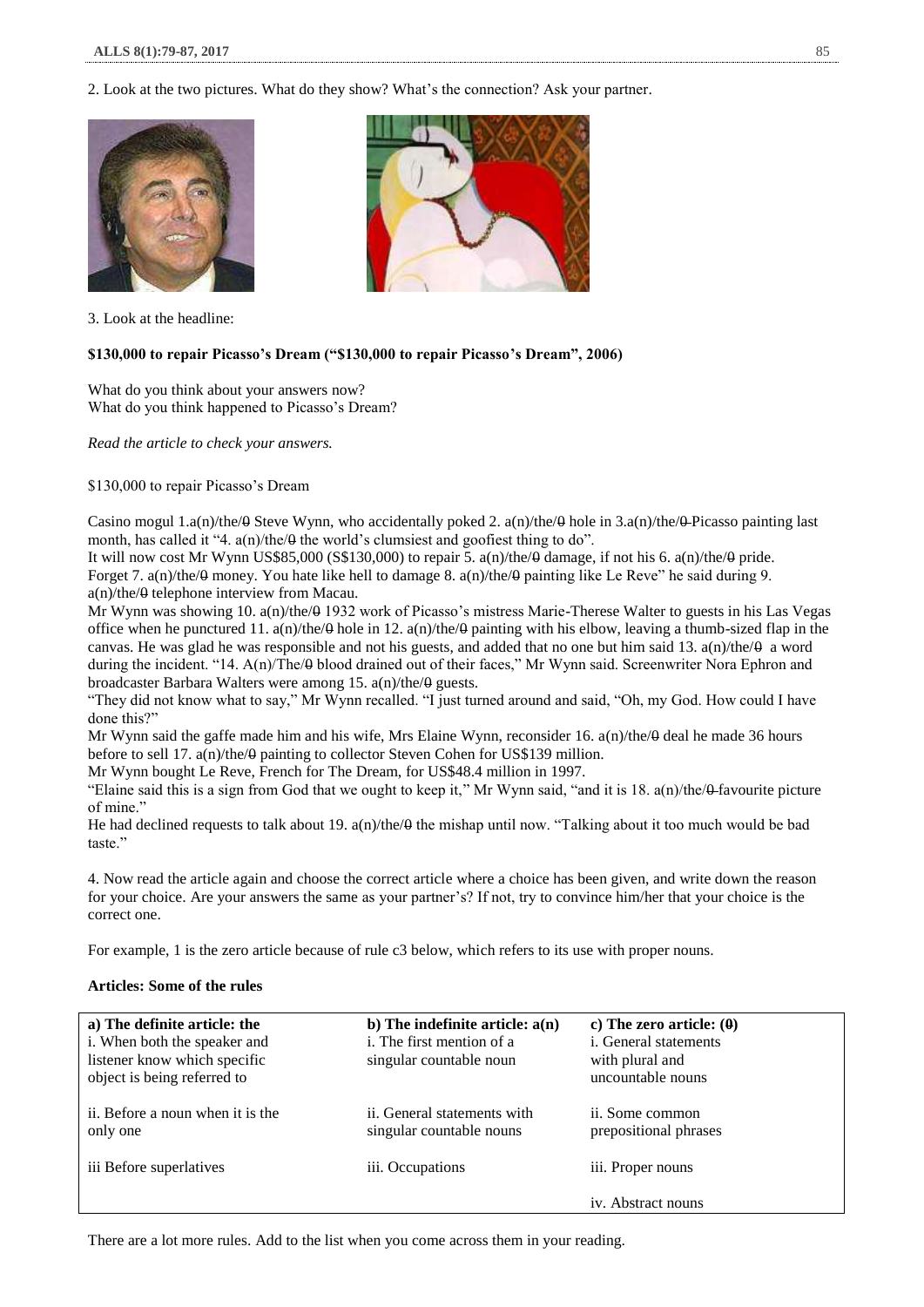5. What are the differences between the following sets of sentences? Discuss with your partner before providing plenary feedback.

I have a Van Gogh reprint. The reprint is of Sunflowers.

Could I have a pencil, please? One please.

Open the door. Open a window.

I study Art at  $\theta$  university. The university is next to the university.

I travelled to college on the bus today. I travelled to college by  $\theta$  bus today.

I can play the piano. I have a piano.

I'm an artist. I'd like to know the name of the artist who painted this.

I've eaten some fish. I have a pet goldfish.

I'm doing a PhD in Modern Art. I've got an MBA in Modern Art.

0 Artists are talented. The artists are talented.

What an expensive painting. What  $\theta$  expensive art.

The Chinese like calligraphy. 0 Chinese people like calligraphy.

## **Appendix C**

*Extra worksheet* 

General Knowledge Quiz: Answer the questions and then analyze the use of articles

- 1. Which is the longest river in North America?
- 2. Name a lake in Africa.
- 3. Which is the largest continent?
- 4. What did Myanmar use to be called?
- 5. What is the capital city of Canada?
- 6. On which island is Jakarta?
- 7. Name a group of islands in the Atlantic.
- 8. Name two internationally popular magazines.
- 9. In English, what do we call a period of ten years, specifically the ten years from 1960-1969?
- 10. In which century did London burn down?
- 11. What does NATO stand for?